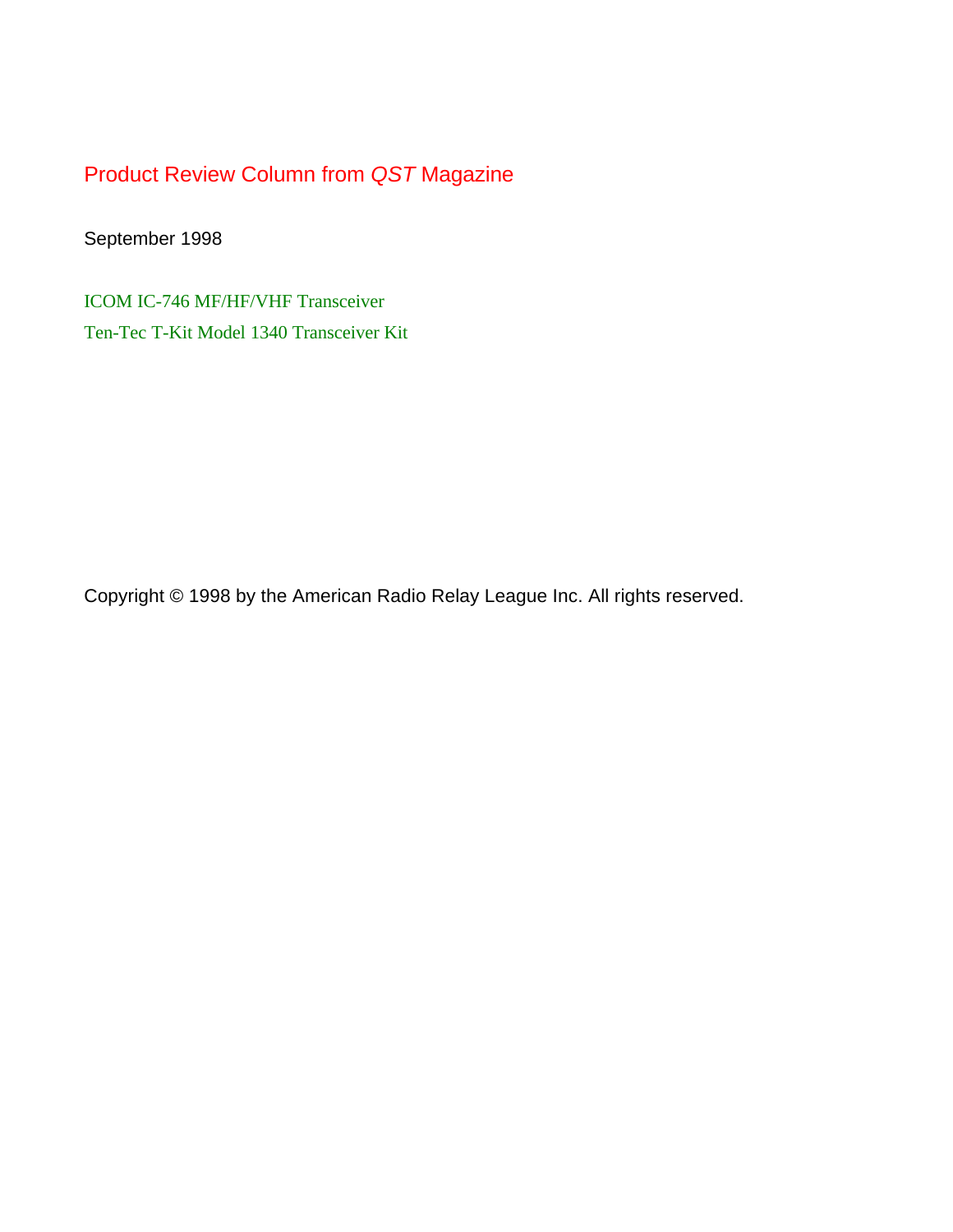Edited by **Joe Bottiglieri, AA1GW**• Assistant Technical Editor

# <span id="page-1-0"></span>**ICOM IC-746 MF/HF**/**VHF Transceiver**

#### *By Larry Wolfgang, WR1B Senior Assistant Technical Editor*

The ICOM IC-781 has had a lot of staying power and remains the flagship of ICOM's HF fleet. Is there a ham out there who has looked at an ICOM IC-781 and not dreamed of owning one? Apparently not, given ICOM's latest family of radios. This time, we consider the IC-746—which ICOM has cleverly positioned between the IC-706MkII and the IC-756. Don't be misled by its compact size. This radio has enough bells and whistles to satisfy most operators.

Advances in technology over the decade since the IC-781's introduction have yielded unique capabilities and features with each successive radio. While the '781 still reigns supreme as ICOM's top performing HF transceiver, its latest incarnations present more economically motivated ICOM buyers with some hard choices. The IC-746 gives you 100 W out on SSB, CW, FM and RTTY (40 W on AM) on HF, plus general coverage receive starting at 300 kHz. But it doesn't stop there. General coverage receive extends all the way to 60 MHz, plus 108 to 174 MHz, *and* the radio offers 100 W on both 6 and 2 meters! The addition of allmode 2-meter capability is something the IC-756 doesn't even have.

Let's see how the whole package stacks up.

#### **Feature Highlights**

For a mid-priced radio, the IC-746 has a great deal to offer—quite a bit more than the '706MkII, of course, but also including features found on the '756 too, like DSP and a built-in automatic antenna tuner for HF and 6.

The generous display window—characteristic of this '781 descendent—takes up nearly a quarter of the front-panel space. This results in large numbers, easy-to-read meter scales, and a clear view of active functions (such as operating mode, antenna 1 or antenna 2 connector in use, VOX, preamp, AGC setting and active DSP modes). The display is striking. (Some users liked it better than the IC-756 display.) The screen background, similar to that on the IC-756, is a light blue. Text, numerals, and graphics appear in dark blue and both the display contrast and the intensity of the backlighting are menu adjustable. At first glance, the IC-746 is almost a dead ringer for the IC-756. But when the ICOM



Funmobile stopped by HQ back in June, we got a chance to see both radios side by side. The most noticeable difference is the separate analog meter on the '756. The '746 metering is all on the LCD display. One scale shows signal strength or power output, and two additional meter sections indicate ALC and SWR levels.

The "band scope"—a popular feature on the IC-781—helps you quickly spot band activity. A wide variety of filter options allows you to tailor the receiver's characteristics to your preferred modes. Other features include a CW keyer with four message memories, twin passband tuning, true FSK RTTY capability, dual selectable HF/ 6-meter antenna ports (there's a separate dedicated antenna connector for 2 meters), speech compression, adjustable transmit tone, and a transmit audio monitor just to name a few.

The large main tuning dial has a very nice rubber grip, and the finger dimple for quickly spinning up and down the band is great. In addition, a feature ICOM calls "SmarTune" automatically increases the tuning rate as you spin the knob faster for

### **BOTTOM LINE**

An impressive transceiver for HF, 50 MHz and 144 MHz work. With loads of those features considered most desirable to the serious HF operator and all modes at 100 W on both 6 and 2 meters, the IC-746 is a fine choice in a mid-priced rig.

even more rapid frequency excursions. A small screw on the front panel allows adjustment of the "tuning dial brake." Beyond these, you'll notice a few knobs and lots of buttons. Operation of the frequency keypad is obvious. Hit a button with the band frequency you want, and you'll jump right there. There are three "band-stacking registers, so you can recall three previously used frequency/mode settings in each band with successive presses of that band's button. This is perfect for keeping a favorite CW, RTTY and SSB frequency set for each band. Start with the **F-INP** button, though, and the keys become number buttons for direct frequency entry.

This radio is pretty easy to figure out. Select a mode, switch between VFO A and VFO B or between the VFO and the memory channels, set split operation, turn on the RIT or transmit offset feature and clear the selected offset—everyone was up and running with the '746 while the manual remained in its plastic wrapper. The **ANT** button lets you select between the two HF/ 6-meter antenna connectors and the **TUNER** button activates either the built-in automatic antenna tuner or an optional random wire external tuner. There are also buttons to read and write the five (or 10, your choice) scratch-pad memories (more on these later) and the 99 regular memory channels, two programmed-scan-limit channels, and the priority call channel.

The **M-CH** (memory channel) and **RIT/** ∆**TX** knobs are individual single-function controls. The **AF** (audio gain) and **RF/SQL** (RF gain and squelch) control is a dual, concentric control. The audio gain is the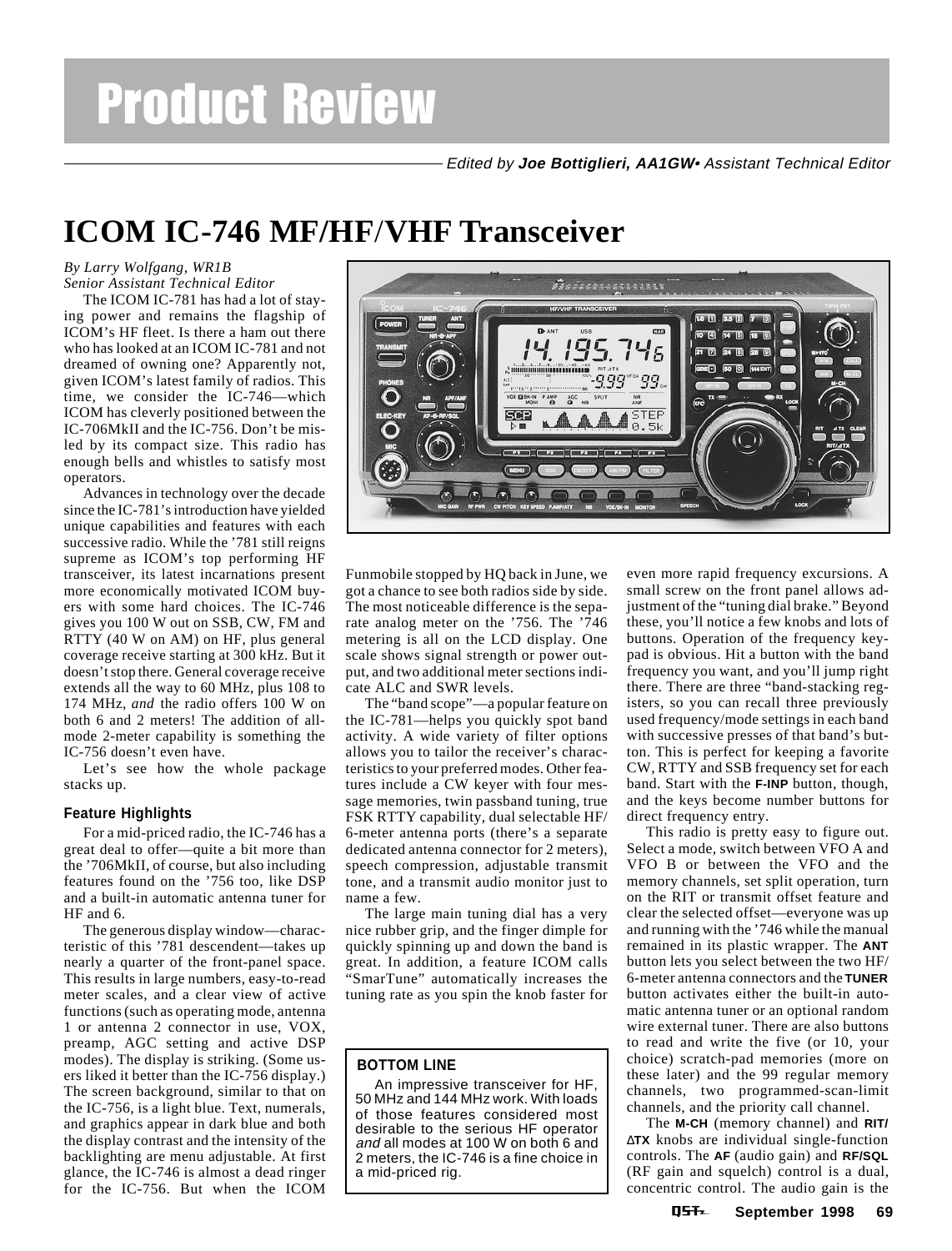center knob. In the factory default setting, the outer ring provides increasing RF gain through about the first 170º of rotation. The remaining 180º of rotation increases the squelch setting. A menu setting allows you to change this control to behave as either an RF gain control or a squelch control through its entire range.

The concentric **TWIN PBT** (twin passband tuning) controls allow you to electronically vary the IF passband to reduce interference from adjacent frequencies. A graphic representation in the lower right of the display window shows the relative width and position of the passband with respect to your desired signal.

Another dual control is the **NR** (DSP noise reduction) and **APF** (audio peak filter) control. The **NR** knob controls the amount of noise reduction that is applied when the DSP is activated with the **NR** button. **APF** only works in the CW mode. It provides an additional interference-fighting tool. With this control (the outer ring of this concentric pair) you can adjust the audio frequency response to boost a particular frequency, between about 300 Hz to 900 Hz. What isn't so obvious (we had to go to the manual for this one) is that if you hold the **APF/ANF** button in for two seconds, you can change the boost-frequency bandwidth from 320 Hz to 160 Hz to 80 Hz. Talk about being able to pick a single signal out of a crowded band!

There is an additional row of small knobs and buttons along the bottom of the front panel. Unfortunately, you may have to crouch down in front of your operating table to read the labels under those controls. Fortunately, these are not ones that you'll have to adjust very often, once they are set to your operating preferences.

This row includes the **MIC GAIN**, **RF PWR**, **CW PITCH** and **KEY SPEED** controls. To the right of these four knobs are six buttons. The **P.AMP/ATT** button activates either of two preamplifiers or an attenuator. Preamp 1 is a 10-dB amplifier for 1.8 through 54 MHz. Preamp 2 is a 16-dB amplifier for 21 through 60 MHz. These preamplifiers, though optimized for specific frequency ranges, can be engaged outside of their intended ranges and did seem to add some usable gain over the entire range. The data in Table 1 in some cases represent measurements taken *outside* the preamp's intended range. On 2 meters, the **P.AMP/ATT** button activates a single-stage VHF preamp for 108 to 174 MHz. If you push and hold it for two seconds, it enables a 20 dB attenuator for all frequencies.

 There is also a button here to control VOX and CW break-in operation. When using voice modes, pressing this button activates and deactivates the VOX. Hold it in for two seconds and a VOX menu pops up, allowing you to adjust the VOX gain, delay, and anti-VOX. When in the CW mode, this same button allows you to select between full and semi-break-in, and there's

a similar pop-up menu for adjusting breakin delay. The next two buttons are on/off controls for the noise blanker and the transmit audio monitor.

If you have the optional speech synthesizer installed, pressing a **SPEECH** button located just to the lower left of the main tuning knob will announce the frequency and mode, and if desired, the S-meter level. Located to the lower right is the **LOCK** button, which disables the tuning knob.

CW ops will appreciate the fact that the sidetone tracks the CW pitch setting, so if you adjust the offset frequency between 300 to 900 Hz, the sidetone frequency will change too. Your straight key or paddle plugs into a 1 /4-inch stereo jack on the front panel. There is also a separate jack available on the back panel for a straight key or external keyer.

Standard accessories with the radio are a hand mike with **UP/DN** frequency buttons, a 91 /2-foot-long fused dc power cable, spare fuses, and a <sup>1</sup>/4-inch stereo phone plug for your keyer paddle or headphones, if needed.

#### **What's on the Menu Tonight, Dear?**

The IC-746 uses a menu system to change operating parameters and control various features during operation. Users of other members of this ICOM family, such as the '706, will feel right at home with this system. The bottom edge of the LCD display window provides an additional electronic label for each of the five function keys (labeled **F1** through **F5**) arranged in a horizontal row just below. Their purpose changes depending on the mode in use and whether you are in Menu 1 or Menu 2. (Pressing the **MENU** button toggles between the two menus.)

Let's start with Menu 1, active in sideband mode. The **F1** button now controls AGC level. A quick press of this button toggles between fast and slow AGC action. Hold the button in for two seconds, and you turn off the AGC. **F2** toggles between duplex off and the selected + and – offsets. **F3** turns the speech compressor on and off (a small knob on the back of the radio allows you to adjust the compressor's gain) and **F4** allows you to adjust the tone of your transmitted audio. **F5** activates the band scope display. You can select between seven different sweep step sizes—from 0.5 kHz to 25 kHz—by pressing the **F5** key after activating the display. **F1** now toggles between sweeping the spectrum and normal receive. (Received signals cannot be heard during sweeping.) When you hit **F1** to stop the sweep, the scope retains the spectrum display shown at that instant, and you can use the main tuning knob to move up and down the spectrum to check out the indicated activity. A small cursor on the bottom of the graph shows where you are in relation to the displayed trace. Pressing the **MENU** button again takes you back to the normal display.

If you are in RTTY or CW mode, press-

ing the  $F3$  key slows the tuning rate to  $\frac{1}{4}$  the normal rate. This is handy for fine-tuning a signal, as the normal rate is a bit fast for real fine tuning. In RTTY mode, the **F4** key brings up a special RTTY menu, where you can set the mark tone, the frequency shift, and the FSK keying polarity. This is a handy feature. When I first tried RTTY operation with my KAM, I couldn't get anyone to answer my calls, even if I answered their CQ. Eventually OM5XX came back to tell me I was transmitting upside down! The FSKINV command in the KAM could change the KAM's polarity, but it was actually easier to change the keying polarity in the radio using this menu!

In CW mode, **F4** selects the CW memories. The four message buffers hold up to 50 characters each. Programming them is fun, and you don't even need to know the code. Just press the **F3** (**EDT**) key to edit, then select M1 through M4 with the **F1** key and move through the message using the **F2** and **F3** keys, which now serve as left and right arrows. Spin the tuning dial, and you will see the letters of the alphabet change in the selected position. When you've dialed in the character you want (numbers are entered using the numeric keypad), just move to the next character and dial again! What could be easier? When you are done editing, hit the **MENU** button to go back to the keyer menu. The **SET** menu (**F5**) allows you to change various keying parameters, including sidetone volume level, dot/dash ratio, paddle polarity (in case your plug is wired "backwards" or if you want to switch from right to left-handed keying) and—get this—whether you want to use the **UP/DN** buttons on your microphone as the paddle input. The **F2** button brings up the **SND** menu, and again you can select between the four memories. Just hit the appropriate button, and your message is on its way. There's even a feature that can automatically increment a contest QSO serial number in your message. Neat, huh?

It may seem a bit awkward to have to "dig down" all those levels to get at the menu item you want, but it is really quite intuitive. The key labels and text that appear in the display window above the function keys lead you each step of the way.

All of this is available with a few key presses from Menu 1. If you switch to Menu 2, you will find a few more selections. Here you can set up the scanning parameters, add memory name alpha/numeric labels up to nine characters long to your memory channels, or change the contrast and backlighting on the display.

If you can't find enough options on these menus to satisfy your radio appetite, there is one more selection to try. That is the **F5** key to SET various radio parameters. Here you control how loud the beep sounds when you press a button, turn on the calibration marker, tell the radio which optional filters you have installed and so on. There is a total of 30 items you can change in the SET menu.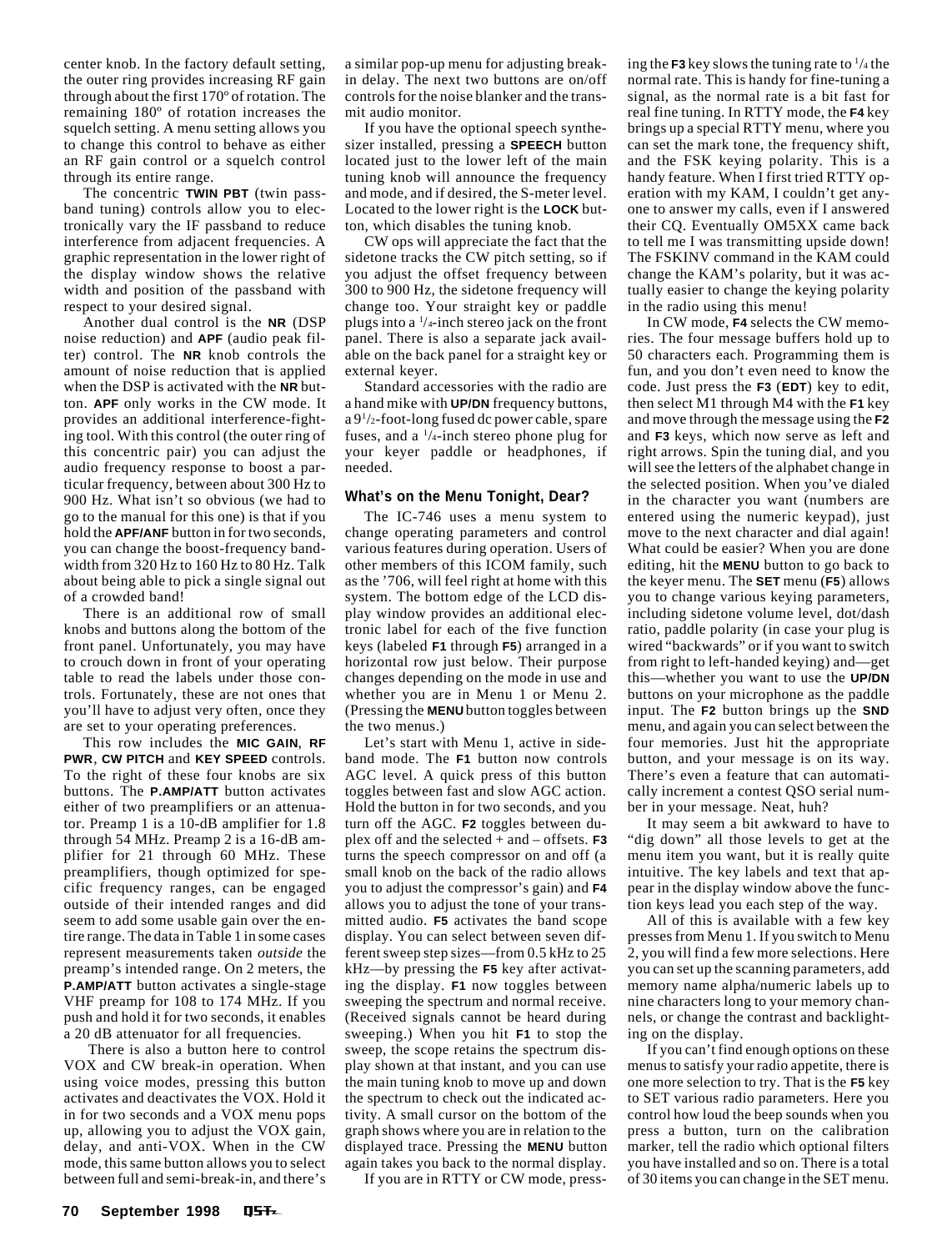| Table 1                                                                                                                                                                     |                                                                    |                                                                                       |                                                                                                                                              |                                                                         |
|-----------------------------------------------------------------------------------------------------------------------------------------------------------------------------|--------------------------------------------------------------------|---------------------------------------------------------------------------------------|----------------------------------------------------------------------------------------------------------------------------------------------|-------------------------------------------------------------------------|
| ICOM IC-746, serial number 001674                                                                                                                                           |                                                                    |                                                                                       |                                                                                                                                              |                                                                         |
| <b>Manufacturer's Claimed Specifications</b>                                                                                                                                | Measured in the ARRL Lab                                           |                                                                                       |                                                                                                                                              |                                                                         |
| Frequency coverage: Receive, 0.3-60, 108-174; transmit,<br>1.8-2, 3.5-4, 7-7.3, 10.1-10.15, 14-14.35, 18.068-18.168,<br>21-21.45, 24.89-24.99, 28-29.7, 50-54, 144-148 MHz. | Receive, 0.3-57, <sup>†</sup> 108-174 MHz; transmit, as specified. |                                                                                       |                                                                                                                                              |                                                                         |
| Power requirement: Receive, 2 A; transmit, 20 A (max).                                                                                                                      | Receive, 2 A; transmit, 20 A. Tested at 13.8 V.                    |                                                                                       |                                                                                                                                              |                                                                         |
| Modes of operation: SSB, CW, AM, FM, FSK, AFSK.                                                                                                                             | As specified.                                                      |                                                                                       |                                                                                                                                              |                                                                         |
| Receiver                                                                                                                                                                    | <b>Receiver Dynamic Testing</b>                                    |                                                                                       |                                                                                                                                              |                                                                         |
| SSB/CW sensitivity, bandwidth not specified,<br>10 dB S/N: 1.8-30 MHz, <0.16 μV; 50-54 MHz,<br>$<$ 0.13 µV; 144-148 MHz, $<$ 0.11 µV.                                       | $3.5$ MHz<br>14 MHz<br>50 MHz<br>144 MHz                           | Preamp off<br>$-132$ dBm<br>$-132$ dBm<br>$-129$ dBm<br>$-134$ dBm                    | Minimum discernible signal (noise floor), 500 Hz filter:<br>Preamp one <sup>tt</sup><br>$-140$ dBm<br>$-139$ dBm<br>$-138$ dBm<br>$-139$ dBm | Preamp two <sup>††</sup><br>$-143$ dBm<br>-143 dBm<br>$-141$ dBm<br>N/A |
| AM sensitivity, 10 dB S/N: 0.5-1.8 MHz, <13 uV;                                                                                                                             | 10 dB (S+N)/N, 1-kHz tone, 30% modulation:                         |                                                                                       |                                                                                                                                              |                                                                         |
| 1.8-30 MHz, $<$ 2 $\mu$ V; 50-54, 144-146 MHz, $<$ 1 $\mu$ V.                                                                                                               | $1.0$ MHz<br>3.8 MHz<br>50 MHz<br>120 MHz<br>144 MHz               | Preamp off<br>4.1 $\mu$ V<br>$1.4 \mu V$<br>$1.9 \mu V$<br>$1.1 \mu V$<br>$0.7 \mu V$ | Preamp one<br>N/A<br>$0.6 \mu V$<br>$0.8 \mu V$<br>$0.6 \mu V$<br>$0.4 \mu V$                                                                | Preamp two<br>N/A<br>$0.5 \mu V$<br>$0.5 \mu V$<br>N/A<br>N/A           |
| FM sensitivity, 12 dB SINAD: 28-30 MHz, < $0.5 \mu$ V;                                                                                                                      | For 12 dB SINAD:                                                   |                                                                                       |                                                                                                                                              |                                                                         |
| 50-54 MHz, <0.25 uV; 144-148 MHz, <0.18 uV.                                                                                                                                 | 29 MHz<br>52 MHz<br>146 MHz                                        | Preamp off<br>$0.5 \text{ }\mu\text{V}$<br>$0.7 \mu V$<br>$0.3 \mu V$                 | Preamp one<br>$0.2 \mu V$<br>$0.3 \mu V$<br>$0.2 \mu V$                                                                                      | Preamp two<br>$0.2 \mu V$<br>$0.2 \mu V$<br>N/A                         |
| Blocking dynamic range: Not specified.                                                                                                                                      | Blocking dynamic range, 500 Hz filter:                             |                                                                                       |                                                                                                                                              |                                                                         |
|                                                                                                                                                                             | 3.5 MHz<br>14 MHz<br>50 MHz<br>144 MHz                             | Preamp off<br>123 dB<br>122 dB<br>125 dB<br>122 dB*                                   | Preamp one<br>121 dB<br>120 dB<br>122 dB<br>116 dB                                                                                           | Preamp two<br>115 dB<br>113 dB<br>116 dB<br>N/A                         |
| Two-tone, third-order IMD dynamic range: Not specified.                                                                                                                     | Two-tone, third-order IMD dynamic range, 500 Hz filter:            |                                                                                       |                                                                                                                                              |                                                                         |
|                                                                                                                                                                             | 3.5 MHz<br>14 MHz<br>50 MHz<br>144 MHz                             | Preamp off<br>99 dB<br>99 dB<br>97dB<br>89 dB*                                        | Preamp one<br>97 dB<br>97 dB<br>88 dB<br>93 dB                                                                                               | Preamp two<br>96 dB<br>92 dB<br>96 dB<br>N/A                            |
| Third-order intercept: Not specified.                                                                                                                                       | 3.5 MHz<br>14 MHz<br>50 MHz<br>144 MHz                             | Preamp off<br>$+17$ dBm<br>$+14$ dBm<br>$+21$ dBm<br>$-2.8$ dBm                       | Preamp one<br>$+5.1$ dBm<br>$+4.2$ dBm<br>$-5.0$ dBm<br>$-2.4$ dBm                                                                           | Preamp two<br>$-4.5$ dBm<br>$-7.3$ dBm<br>$-0.3$ dBm<br>N/A             |
| Second-order intercept: Not specified.                                                                                                                                      | Preamp off, +60 dBm; preamp one, +60 dBm; preamp two, +47 dBm.     |                                                                                       |                                                                                                                                              |                                                                         |



Figure 1—Worst-case spectral display of the IC-746 transmitter during two-tone intermodulation distortion (IMD) testing on HF. The worst-case third-order product is approximately 23 db below PEP output, and the worst-case fifth-order product is approximately 37 dB down. The transmitter was being operated at 100 W output at 28.350 MHz.



Figure 2— Worst-case spectral display of the IC-746 transmitter during two-tone intermodulation distortion (IMD) testing on VHF. The worst-case third-order product is approximately 22 dB below PEP output, and the worst-case fifth-order product is approximately 36 dB down. The transmitter was being operated at 100 W output at 144.200 MHz.



Figure 3— CW keying waveform for the IC-746 showing the first two dits in semibreak-in mode. The equivalent keying speed is 60 WPM. The upper trace is the actual key closure; the lower trace is the RF envelope. Horizontal divisions are 10 ms. The transmitter is being operated at 100 W output at 14.2 MHz. Note that the first dit is slightly shortened. Full-break-in operation (QSK) results in a nearly identical shape for the first dit, with slight shortening indicated on subsequent dits.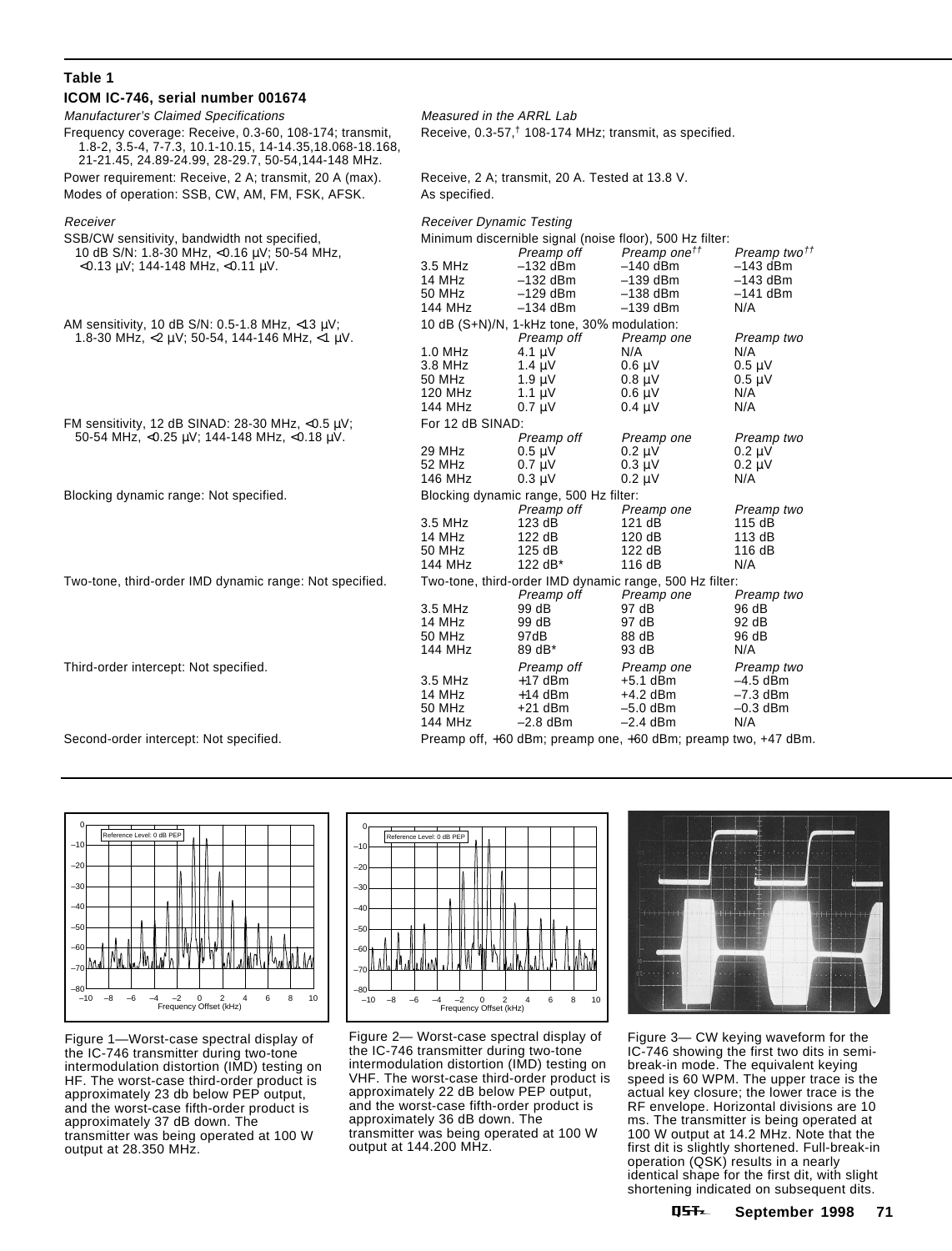Manufacturer's Claimed Specifications Measured in the ARRL Lab FM adjacent channel rejection: Not specified. 20 kHz channel spacing, both preamps on: 29 MHz, 60 dB;

FM two-tone, third-order IMD dynamic range: Not specified. 20 kHz channel spacing, both preamps on: 29 MHz, 64 dB\*;

S-meter sensitivity: Not specified. S9 signal at 14.2 MHz: preamp off, 78 µV; preamp one, 24 µV;

Squelch sensitivity: SSB, CW, RTTY, <5.6 µV; FM, <1 µV. At threshold, preamp on: SSB, N/A; FM, 29 MHz, 0.1 µV;

Receiver audio output: 2 W into 8  $\Omega$  (THD not specified). 2.3 W at 10% THD into 8  $\Omega$ . IF/audio response: Not specified. The state of the Range at –6dB points, (bandwidth):

SSB carrier suppression: ≥40 dB. 44 dB or greater.

Undesired sideband suppression: ≥55 dB. 70 dB or greater.

Third-order intermodulation distortion (IMD) products: See Figures 1 and 2. Not specified.

CW keyer speed range: Not specified. 6 to 67 WPM.

CW keying characteristics: Not specified. See Figure 3.

Transmit-receive turn-around time (PTT release to S9 signal, 21 ms. 50% audio output): Not specified.

Receive-transmit turn-around time (tx delay): Not specified. SSB, 8 ms; FM, 36 ms. Unit is

Composite transmitted noise: Not specified. See Figures 4 and 5.

Size (height, width, depth): 4.7×11.3×12.5 inches; weight, 19.6 pounds.

Note: Unless otherwise noted, all dynamic range measurements are taken at the ARRL Lab standard spacing of 20 kHz.

\*Measurement was noise-limited at the value indicated.

†Sensitivity no better than –115 dBm between 57 and 60 MHz.

††See text.

Third-order intercept points were determined using S5 reference.

#### **Filter Options**

The IC-746 accepts two optional filters in the 9-MHz IF and one optional filter in the 455-kHz IF. These include 250, 350, and 500 Hz CW and data-mode filters and 1.9 and 2.8 kHz SSB filters for the first IF, and 250 and 500 Hz CW and data-mode and 1.8, 2.8, and 3.3 kHz SSB filters for the second IF, for a total of 10 different optional filters! We installed one 500-Hz CW filter in each. The actual installation takes only a few minutes, and is quite simple. Just remove the bottom cover, locate the appropriate socket, and pop in the filter. Before you can actually use your new filter though, you must go into the SET menu and tell the radio which filter or filters you've installed. (I accidentally changed that setting while dialing through the menus, and then had to remove the bottom cover just to see which filters we had installed.)

Pressing the **FILTER** button turns the NAR display icon on and off. Hold this button in for two seconds and you will see

05<del>T</del>

**72 September 1998**

a display that shows which filter bandwidth is selected for the 9-MHz IF and which is selected for the 455 kHz IF. Pressing the **FILTER** button again toggles between the wide and narrow selection, and you can use those wonderful function keys to change your choices. Be sure you check each operating mode, and choose the appropriate filters for the wide and narrow filter position in each.

#### **Some Operating Impressions**

I used the IC-746 during the ARRL June VHF Contest on 6 and 2 meters. It was great fun to operate all modes on those bands during the contest. While my compromise antennas and low elevation didn't provide an abundance of signals, there were still quite a few stations to work.

Two reviewers had '746s going during Field Day, and that event provided some pretty crowded band conditions. At a club Field Day station, the radio drew quite a crowd, with plenty of operators willing to try it in the VHF station as well as on HF after we moved it to one of those positions.

This Field Day operation highlighted one important aspect of the radio—it is simple to operate! The front panel doesn't look intimidating, and—as we've noted already—you can make use of many of the radio's features without reading the manual. Opening the manual does help, however, when it comes to some of those more subtle controls. For example, you can turn off the AGC by holding in the button for two seconds. A quick press simply toggles between fast and slow AGC attack. You might miss the fact that you can control the CW sidetone level or select the opposite sideband for CW operation (CW reverse) by holding in that mode button.

This radio is a pleasure to operate on CW. Some operators noted that if you send faster than about 30 WPM in QSK mode, however, the dits are slightly shortened. This made the keying sound a bit "choppy" at very high speeds. This does not occur in

 52 MHz, 0.1 µV; 146 MHz, 0.1 µV. CW-N (500 Hz filter): 320-848 Hz (528 Hz); CW-W: 284-2589 Hz (2300 Hz); USB-W: 297-2549 Hz (2252 Hz); LSB-W: 283-2587 Hz (2304 Hz); AM: 83-2889 Hz (2806 Hz). Spurious and image rejection: HF and 50 MHz, First IF rejection, 14 MHz, 100 dB; 50 MHz, 75 dB; 144 MHz, 72 dB; (except IF rejection on 50 MHz): 70 dB; 144 MHz, 60 dB. image rejection, 14 MHz, 120 dB; 50 MHz, 117 dB; 144 MHz, 90 dB. Transmitter Transmitter Transmitter Dynamic Testing

52 MHz, 72 dB\*; 146 MHz, 71 dB\*. 10 MHz channel spacing,

 preamp two, 7.0 µV; 50 MHz, preamp off, 143 µV; preamp one, 28 µV; preamp two, 14  $\mu$ V; 144 MHz, preamp off, 32  $\mu$ V; preamp on, 10  $\mu$ V.

52 MHz, 72 dB; 146 MHz, 71 dB.

preamp on: 146 MHz, 82 dB.

- Power output: HF, 50 and 144 MHz: SSB, CW, FM, HF: CW, SSB, FM, typically 115 W high, 1.5 W low; AM, typically 43 W high, 100 W (high), 5 W (low); AM, 40 W (high), 5 W (low). 2 W low; 50 MHz: CW, SSB, FM, typically 105 W high, 1.7 W low; AM, typically 40 W high, 2.4 W low; 144 MHz: CW, SSB, FM, typically 95 W high, 1.2 W low; AM, typically 42 W high, 1.7 W low.
- Spurious-signal and harmonic suppression: ≥50 dB HF, 58 dB; 50 MHz, 64 dB; 144 MHz, 73 dB. Meets FCC requirements for on HF, ≥60 dB on VHF. spectral purity for equipment in its power output class and frequency range.

suitable for use on AMTOR.

#### **Expanded Product Review Report Available** The ARRL Laboratory offers a detailed test

result report on the ICOM IC-746 that gives indepth, technical data on the transceiver's performance, outlines our test methods, and helps you to interpret the numbers and charts. The report even includes a summary of how the radio stacks up with similar, previously<br>tested units. Request the *IC-746 Test Result*<br>*Report* from the ARRLTechnical Department, 860-594-0278; e-mail **mlevesque@arrl.org**. It's \$7.50 for members and \$12.50 for nonmembers, postpaid.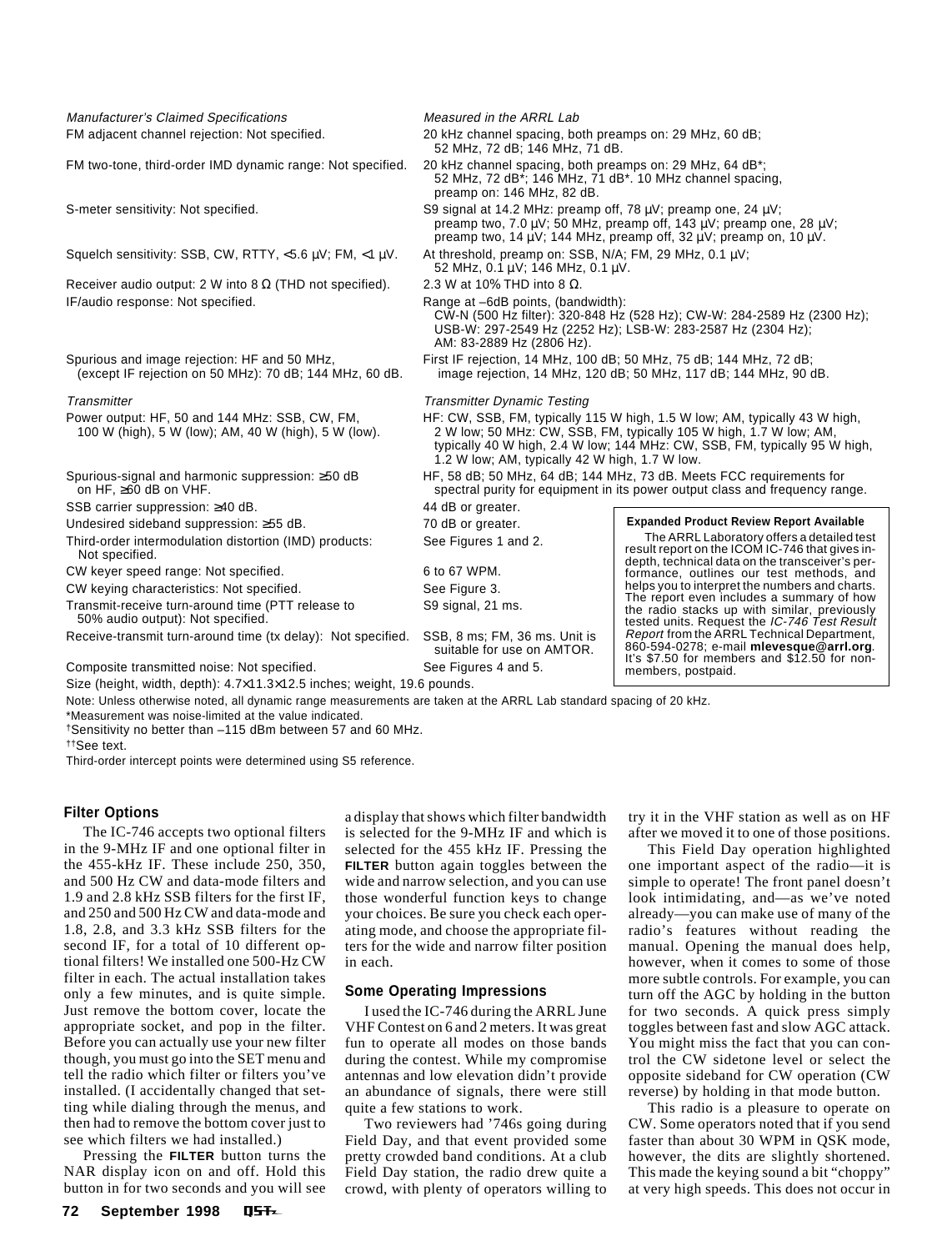

Figure 4—Worst-case tested spectral display of the IC-746 transmitter output during composite-noise testing on HF. Power output is 100 W at 14.020 MHz. The carrier, off the left edge of the plot, is not shown. The plot shows composite transmitted noise 2 to 22 kHz from the carrier.

semi-break-in. We have seen similar shortening with other radios, so this is not unique to the '746. We do wish the manufacturers would find a way around this, though!

The DSP noise reduction system works well. It even reduces some pulse-type noise. You can adjust the amount of noise reduction that is applied via the **NR** knob. The auto notch filter also did a very effective job of eliminating carriers in SSB mode. I could tune the 40-meter band in the evening and not be bothered by shortwave broadcast heterodynes with ANF active. There is no manual IF notch filter, however, a feature many CW ops find comes in handy.

The noise blanker did not seem as effective on pulse-type noise as other blankers we have used. One reviewer lamented the lack of any adjustment on the noise blanker. He also commented that it introduced its own array of pops and snaps that sounded somewhat like static, apparently generated by nearby activity.

Another feature that was effective at eliminating some interference was the twin passband tuning (**TWIN PBT)**. This control wasn't as effective at eliminating very strong signals on a nearby frequency as we might have hoped for, but it *was* effective for signals that weren't quite as strong as the desired signal. Depending on which other menu items are displayed, you may have to hit the **MENU** button one or more times to get back to the main display, where the display section that shows the setting of the pass band tuning appears. (The controls are effective at all times—you just may not see the graphic all the time.)

The built-in antenna tuner was able to optimize the impedance match for any near-resonant antenna I tried with it, maintaining a low SWR well beyond the normal bandwidth of my antennas. In addition, it was able to match several makeshift antennas on 6 meters. I used my 2-meter beam on 6 during the VHF contest and made a number of contacts. I also tried my 40-meter



Figure 5—Worst-case tested spectral display of the IC-746 transmitter output during composite-noise testing on VHF. Power output is 100 W at 144.020 MHz. The carrier, off the left edge of the plot, is not shown. The plot shows composite transmitted noise 2 to 22 kHz from the carrier.

dipole, and it had no trouble matching that on 6 meters as well. In automatic mode it retunes the network as you tune up and down the band, and is able to reset the proper match quickly when you return to a band that was used previously.

On SSB, we received excellent reports on transmitted audio. Several operators liked the ability to tailor the transmitted audio to their individual voice characteristics or operating circumstances. You can easily dial up "contest" audio or "broadcast" audio.

The VOX circuit performed flawlessly and is easy to adjust using the menus. The speech compressor is effective, too, without distorting the transmitted audio.

FM operators will find a full array of features designed for repeater operation on 10, 6, and 2 meters. For US 2-meter repeater operation, you can even set up a default repeater offset feature to automatically select the plus or minus shift according to the band plan. There is a tone encoder and decoder for repeaters that use CTCSS for access. You can even let the radio detect the proper tone by listening to signals on the repeater's input. The tone decoder will also allow you to monitor a frequency, hearing only those signals that include your selected "call" tone. These are becoming standard features on the FM-only radios, so it is nice to see them built in to the '746. It only took a few minutes to program several of the memories with the data for my favorite repeaters. The memories store the proper offset, CTCSS tones, and other operating parameters.

RTTY operators will enjoy true FSK operation as well as the ability to select narrow filters at the touch of a button. Menu settings allow you to control many important RTTY parameters. Pressing and holding the RTTY mode button selects the reverse mode, in case you want to work a station that is transmitting "upside down."

The scratch pad memories are really handy during contest operating or chasing DX. If you are having difficulty breaking through the pile-up, simply store the frequency in the scratch pad by hitting the **MP-W** (memory pad write) button. The last 5 (or 10, if you change it in the setup menu) frequencies with all operating conditions are stored. This is a first-in, first-out buffer, so the oldest data will be deleted as you use the scratch pad. When you are ready to go back and try that station again a little later, just hit the **MP-R** (memory pad read) button to recall the frequency. You can step through the scratch pad memories with successive presses of the **MP-R** button.

#### **Anomalies**

We purchased two IC-746s for our review and flipped a coin to determine which would be our "product review" radio for ARRL Lab data purposes. While measuring the receiver's dynamic range characteristics, Test Engineer Mike Tracy, KC1SX, encountered a notable performance anomaly. Typically, there's only a few dB difference between the high side and the low side of our two-tone, third-order IMD dynamic range measurements. We report the worse of the two. In our IC-746, however, the high side and low side differed by as much as 10 dB. The resulting "worst case" IMD dynamic range numbers were in the vicinity of 80 dB.

We repeated our receiver tests using our second IC-746 and a third unit and concluded that the original IC-746 was somehow defective or possibly misaligned. Our second radio, very close in serial number sequence to our review radio, performed considerably better and showed no evidence of the imbalance we'd seen. The third unit (borrowed from a local distributor) also worked properly. So that we could report numbers we believe to be representative of the IC-746, we have included the dynamic range measurements from our second unit in Table 1.

#### **And A Few Minor Complaints**

A few minor shortcomings deserve mention. Some of these items may be insignificant to most operators and major issues for others. For example, the **MODE** keys and the function keys are close together and aligned one row above the other. I frequently looked at a **MODE** key, read it as a label, and hit the button above that label. That means I was really hitting the function key instead, so the resulting radio reaction varied depending on the menu condition at the moment. Other reviewers also commented on this problem.

The minimum tuning range seems too fast for some tastes. On RTTY and CW you can slow it down to one-quarter the normal rate, and that seems better on those modes. The tuning step (**TS**) button allows you to tune the kilohertz digit for even faster excursions up and down the band, though, and that is nice.

VHF operators may have a complaint when they try to work cross-mode contacts,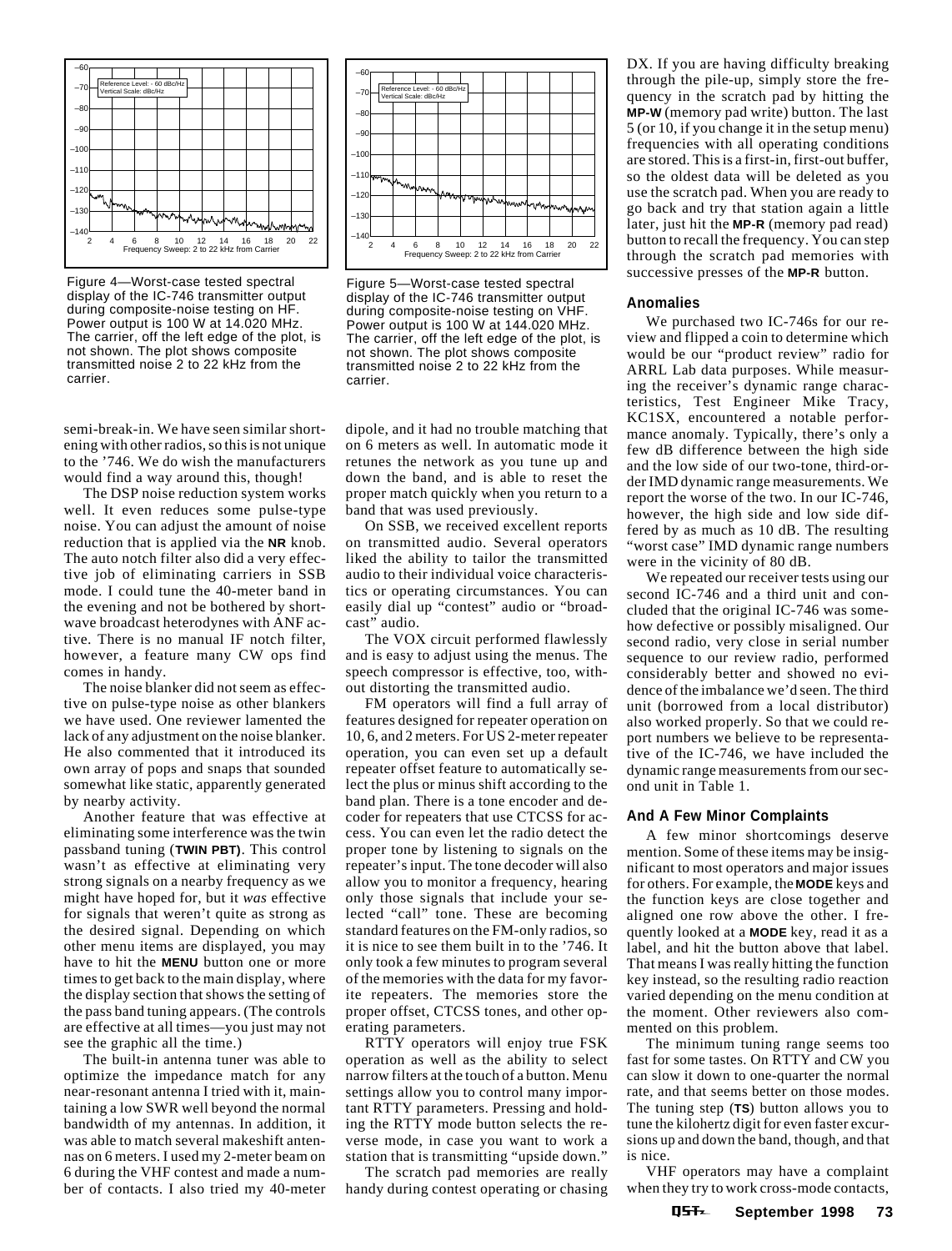<span id="page-6-0"></span>because the CW signal will be offset from the phone signal by about 800 Hz. This means an inconvenient retuning between transmit and receive modes.

#### **Conclusion**

The number of features ICOM has packed into the IC-746 is amazing. The inclusion of the 2-meter band is a real plus. If you've always wanted more than an FM box on that band, this radio gives it to you, along with a very nice HF rig. It won't cost you the price of an *extra* HF rig to add it, either.

I would like to thank Rick Lindquist, N1RL; Emil Pocock, W3EP; Joe Bottiglieri, AA1GW; plus Mike Tracy, KC1SX, and Ed Hare, W1RFI, of the ARRL Lab, for their assistance with this review.

*Manufacturer*: ICOM America, 2380 116th Ave NE, Bellevue, WA 98004; tel 425-454-8155; fax 425-454-1509; **http:// www.icomamerica.com**. Manufacturer's suggested list price: \$2280, UT-102 voice synthesizer unit, \$74; optional IF filters, \$105-\$249; CR-282 high-stability crystal unit, \$168.

# **Ten-Tec T-Kit Model 1340 Transceiver Kit**

#### *Reviewed By Dan Miller, K3UFG Educational Activities Correspondent*

It's been many years since the days of Heathkit, Eico, WRL, and Knight Kit. Most present-day hams haven't experienced the indescribable pleasure of communicating with equipment they've actually assembled themselves! While kit building was once very popular, in recent years smaller outfits like Oak Hills Research, Small Wonder Labs, Wilderness Radio, EMTECH, A&A and a handful of others cater to a relatively small number of hams, primarily members of the QRP community, who still enjoy "rolling their own."

 A couple of years ago, Ten-Tec launched its T-Kit line. Offerings now include mobile FM transceivers for 6, 2 and 11 /4 meters, 6 and 2-meter transverters, some SWL and ham band receivers, and an assortment of station accessories. Recently, the company returned to its QRP kit roots (remember the Power Mite PM1 and PM2 of the late 1960s?) by introducing a line of low power CW transceivers. The 1320, 1330, and 1340 cover any 50 kHz of the CW section of the 20, 30, or 40-meter bands respectively with an output power of about 3 W. Earlier plans to include a version for 80 meters have been shelved. The receiver is a single conversion superhet and features include RIT, QSK, ALC, and a 4-pole crystal filter. Priced under \$100, they are proving to be very popular. We purchased the 1340 to see what the excitement was all about.

#### **A Little Help Please!**

I haven't attempted to build anything in quite some time, so I asked my Russian friend, Oleg Ashmarov, KØTF (formerly UQ2GTF), to help out. At half my age, he has the necessary dexterity for winding coils and soldering small components, and sharper vision for identifying parts and reading fine print. He has had little opportunity for any ham equipment construction since he came here from Latvia five years ago and was thrilled at the chance to get back into building.

We began our project by reading through the *Reference* section of the 1340's instruction manual. This includes a short Ten-Tec company history, a primer on QRP operating, a description and block diagram of the various stages of the trans-



ceiver, and a glossary of terms and abbreviations. In addition, you'll find lists of the included parts and components, required and optional tools and test equipment, a section on modifications, and tips on alignment, operation, and troubleshooting.

An important first step when building any kit is to go through the parts list and sort out all the materials and components. Be sure to check any included *T-Kit Technical Bulletins*. These single page addendum sheets may explain any variations. There are lots of parts in this kit, so be sure to keep things well organized to make them easy to locate during assembly. The kit uses just one double-sided circuit board. It's silk-screened with white lettering and outlines to indicate the parts numbers and locations of the board-mounted components.

#### **BOTTOM LINE**

The Ten-Tec T-Kit 1340 QRP transceiver is attractively priced, rugged, and simple to operate. Its well-written instruction manual and "test-as-youbuild" assembly procedure puts this project within the capabilities of almost anyone with a moderate amount of kitbuilding experience.

The holes where component leads pass through the board are plated through. Plating through simply connects the circuit traces on the top and bottom side of the board. Without through plating, some component leads must be soldered on both the trace side *and* the component side. Very early versions of this kit included a circuit board that was not plated through. This led to some challenging soldering in areas already crowded with installed components. All currently available 1300 series kits now include a plated through board.

The unit's jacks, knobs, cabinet parts, and the power switch are included, although the builder supplies RCA plugs for the dc power connections and CW key. The quality of the parts and components that make up this kit are quite good. The slightly textured satin black cabinet, the silkscreened white lettering and scales on the front and back panels, and the grooved black plastic knobs give the finished unit a very professional look.

After making sure we had a low-wattage soldering pencil, a good regulated 12- 14 V dc power supply (rated at 1 A or higher), a 40-meter antenna with a 50- $\Omega$ coax feed line, and the hand tools needed for assembly, we started gathering test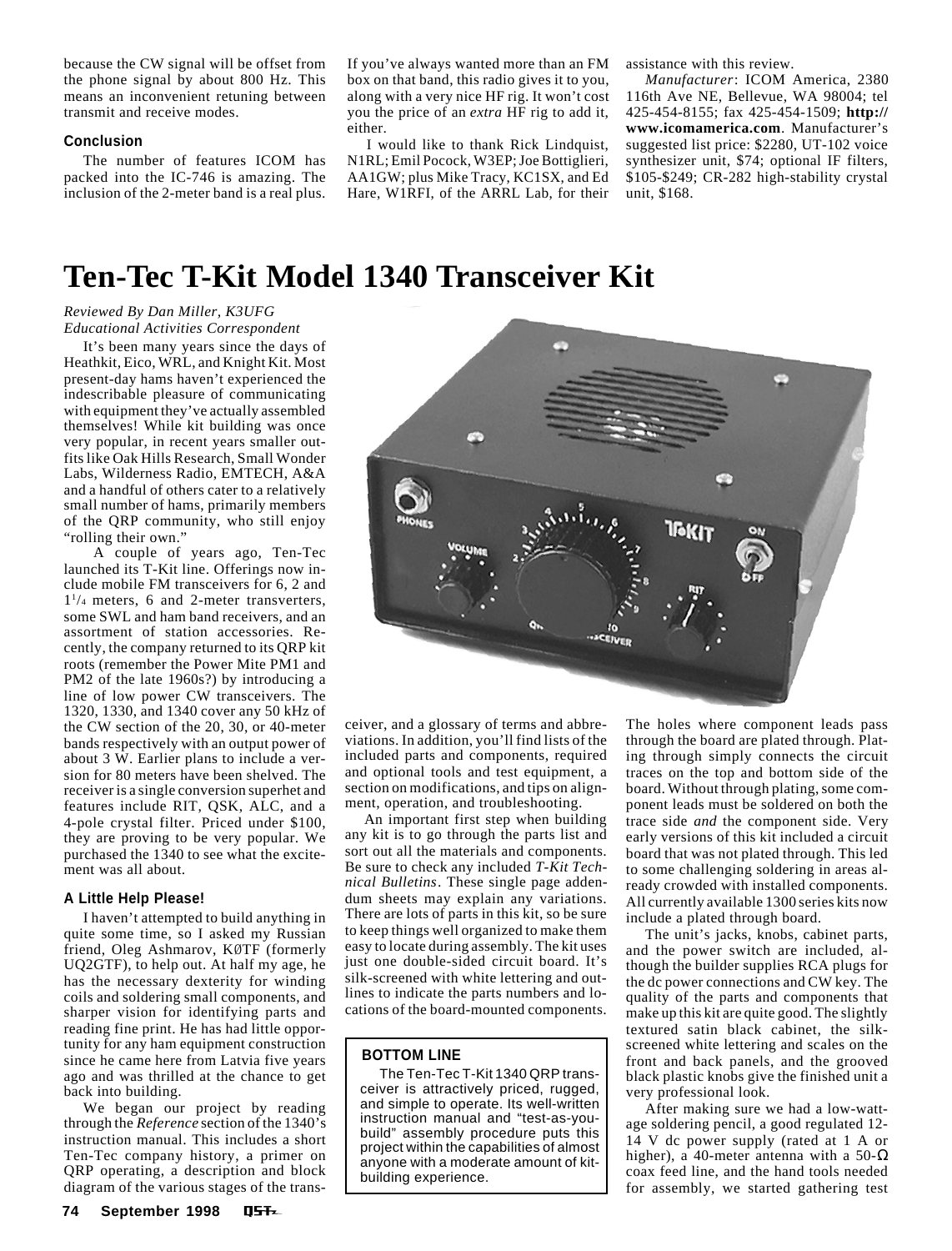## **Table 2**

## **Ten-Tec 1340**

**Manufacturer's Claimed Specifications Measured in the ARRL Lab** Frequency coverage: Receive and transmit, The mass of the Separate As specified.

 any 50 kHz between 7-7.15 MHz. transmit, 800 mA (max output).

Modes of operation: CW. As specified.

CW sensitivity, bandwidth not specified, 10 dB S/N: <0.25 µV. Minimum discernible signal (noise floor): –123 dBm. Blocking dynamic range: Not specified. Blocking dynamic range: 108 dB. Two-tone, third-order IMD dynamic range: Not specified. Two-tone, third-order IMD dynamic range: 75 dB Third-order intercept: Not specified.  $-10.1$  dBm. Receiver audio output: 300 mW into 4  $\Omega$ , distortion not specified. 856 mW at 10% THD into 4  $\Omega$ . IF/audio response: Not specified. Range at –6dB points, (bandwidth): CW: 598-1237 Hz (639 Hz). Spurious and image rejection: Not specified. First IF rejection, 79 dB; image rejection, 130 dB.

Power output: CW, 3 W typical. Typically 4 W. Spurious-signal and harmonic suppression: Not specified. 47 dB. Meets FCC requirements for spectral purity for

CW keying characteristics: Not specified. See Figure 6.

Composite transmitted noise: Not specified. See Figure 7.

Size (height, width, depth): 2.8×6.0×6.0 inches; weight, 2.3 pounds.

Note: Unless otherwise noted, all dynamic range measurements are taken at the ARRL Lab standard spacing of 20 kHz. Third-order intercept points were determined using MDS reference.

Power requirement: Receive, 35 mA (no signal); Receive, 32 mA; transmit, 840 mA. Tested at 13.8 V.

Receiver **Receiver Receiver Receiver** Dynamic Testing

Transmitter Transmitter Dynamic Testing equipment in its power output class and frequency range.

equipment. My Radio Shack VTVM (built from a kit many years ago) would be fine for the dc voltage measurements. My Kenwood TS-450S HF transceiver would be perfect for receiving and generating test signals. A borrowed Oak Hills Research WM-1 QRP wattmeter for power output testing rounded off the list. We were ready to begin.

### **Hitting the Books**

The *Assembly* section of the 1340's manual (and most of the other T-Kit manuals as well) includes instructions for testing most of the stages of the unit as construction progresses. This can greatly simplify troubleshooting and provides reassurance to novice builders that they're on the right track. Experienced builders may prefer to skip these steps, as some temporary installation and subsequent removal of parts is sometimes required. We decided to make these tests, and added solder wick and a desoldering bulb to the tool complement.

The *Kit Manual Supplement* is a addition to the documentation and proved to be very beneficial. One side of this 11×17-inch worksheet gives a complete schematic, the other shows the component location diagrams (duplicates of those in the manual) for each of the seven phases of circuit board assembly. Using this supplement eliminates the need for turning the manual's pages back to those diagrams during the assembly process. Although the original manual provides schematics for each of the subsections, it does not include a single page schematic of the completed unit. This could come in very handy if any troubleshooting were required. (A re-



Figure 6—Keying waveform for the Ten-Tec 1340 showing the first two dits. The equivalent keying speed is 60 WPM. The upper trace is the actual key closure; the lower trace is the RF envelope. Horizontal divisions are 10 ms. The transmitter is being operated at 4 W output at 7.020 MHz.

view of this kit elsewhere, by Chuck Adams, K5FO, noted these shortcomings in the original documentation. Thanks to Chuck and to Dan F. Onley, K4ZRA, who was responsible for the original manual's text and design, for today's improvements.—*Ed*.)

I would consider the 1340 to be an intermediate-level kit. With the installation of 216 components on the circuit board alone, the winding of five toroidal coils, and several situations where soldering in fairly close quarters is required, the novice builder may find this kit a bit challenging. The instruction manual is excellent, however. With the manual's well-organized sections, very good diagrams, step-by-step checkbox format, and the extensive addi-



Figure 7—Spectral display of the Ten-Tec 1340 transmitter output during compositenoise testing. The carrier, off the left edge of the plot, is not shown. This plot shows composite transmitted noise 2 to 22 kHz from the carrier. Note that the only noise on this plot is the two small "pips" near the left edge of the graph. This level of composite noise is lower than any transmitter that has been previously tested in the ARRL Lab. The transceiver is being operated at 4 W PEP at 7.020 MHz.

tional information provided, this project should be within the capabilities of just about anyone with even a moderate amount of kit-building experience. True first-timers may want to consider cutting their teeth on one of Ten-Tec's easier and less-expensive accessory or receiver kits, or relying on the assistance of an experienced "Elmer."

### **Let's Get it Together**

Assembly of the transceiver is broken up into eight phases. Here are some of the highlights and our observations.